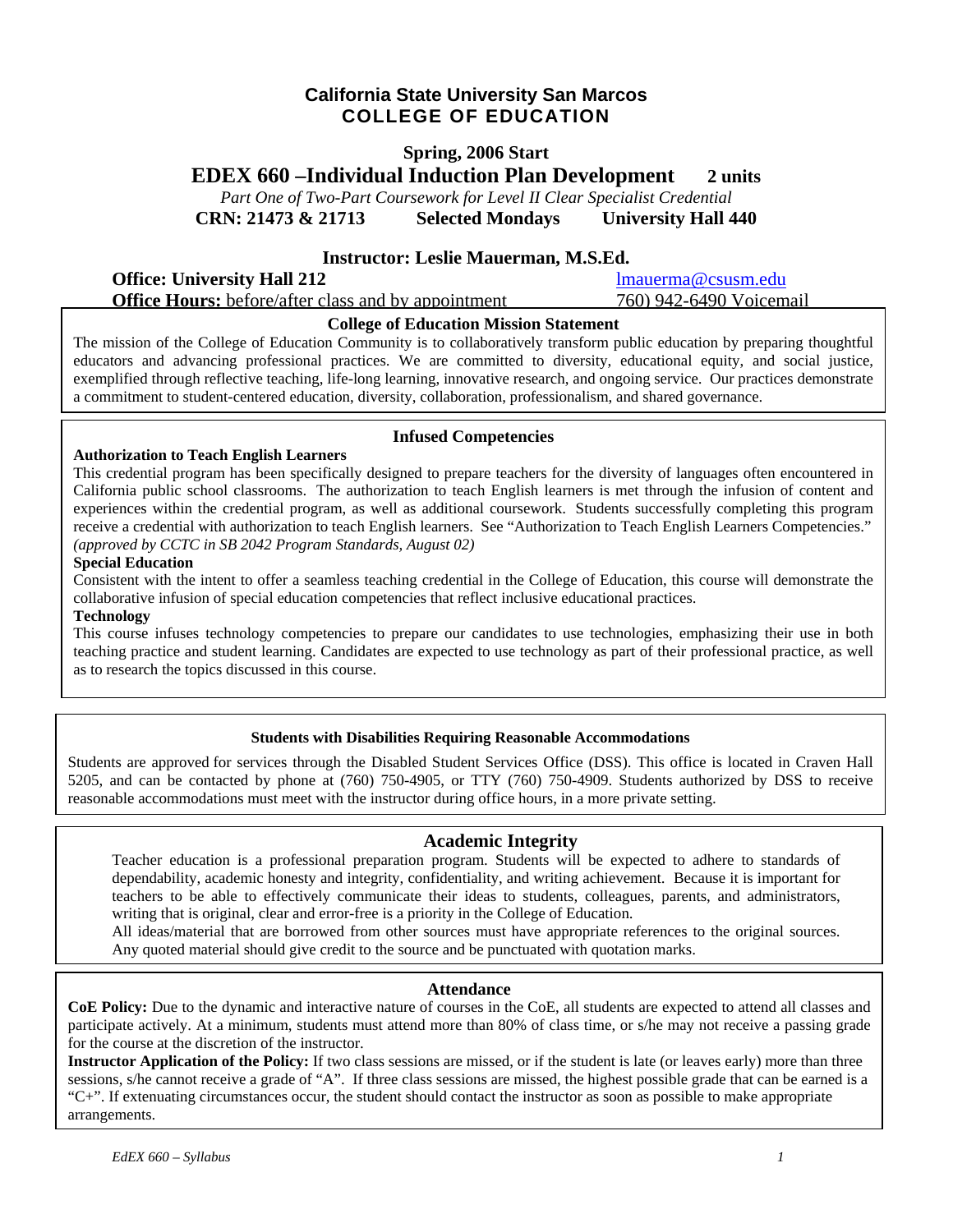EDEX 660 is the first of two courses designed to support, guide and promote the development of an individualized professional induction plan as well as a Professional Portfolio reflecting evidence of competency for obtaining the clear Level II Education Specialist credential.

The EDEX 660--EDEX 661 course series is to be taken in sequence and will result in the development and subsequent completion of a professional licensure portfolio, according to requirements set forth by the State of California Commission for Teacher Credentialing. The standards-based competence criterion for this portfolio, which is mandated by California state law, is the primary focus of both courses.

 The matrices of competency areas and details of the types of acceptable data are covered in the 660 portion of the course, as well as the formulation of an Individual Induction Plan, in which the student will outline his/her plan for induction into the realm of Level II Certification. Once approved by both the University and the employing school district support provider or LEA, the candidates will proceed through the supported acquisition of knowledge, expertise and measured assessment of the California State Ed Specialist Level II competencies.

# **Course Goals and Objectives**

1. To verify/substantiate all state and university program requirements for Level II credential 2. To develop and refine 1) a personal philosophy statement, to 2), complete a Personal Section of the professional portfolio, and 3) Determine an area of professional expertise in support of educational reform, based upon an informal individualized strengths/needs assessment.

3. To create a collegial study group for the 2 year duration of data collection

4. To establish the physical structure of the portfolio and begin the data collection on a bystandard basis of evidence to support candidate competence**.** 

## **These goals will be met through the following methods:**

- Class meetings, course reading, internet resource management, sample material review
- Guest speakers from credentialing services and professional organizations
- Personal strength/weakness assessment, development of a specific plan of action for professional competence development, based on performance feedback and personal choice
- Resource sharing and collaboration, small group work as assigned, lecture and discussion
- Cooperative examination of the Standards of Competence, detailed results shared among colleagues

# **Teacher Performance Expectation (TPE) Competencies**

This course is specifically designed to support teachers seeking the Clear Level II Specialist Credential who INDEPENDENTLY develop the skills, knowledge, documentation, and professional dispositions necessary to assist schools and districts in implementing an effective program for all eligible Special Education students. The successful candidate will be able to merge theory and practice in order to actualize a comprehensive and extensive educational program for all students. The following TPEs are addressed in this course (a full version of the TPE descriptions can be downloaded from the CoE web page: www.csusm.edu--link to the College of Education via the CSUSM Department Directory):

# **Primary Emphasis**

*EdEX 660 – Syllabus 2*  TPE 3 - Interpretation and Use of Assessments TPE 6c - Developmentally Appropriate Practices in Grades 9 -12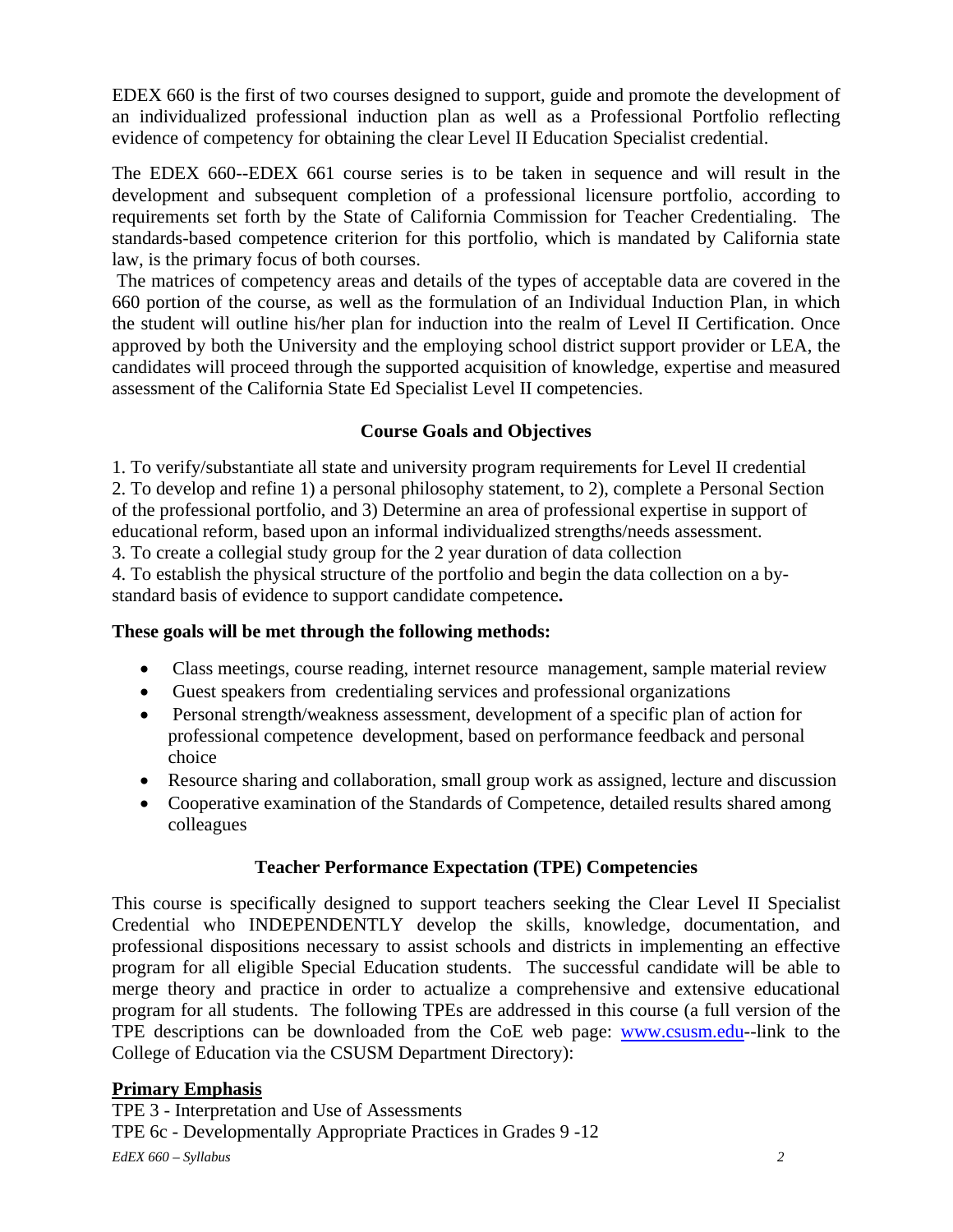TPE 6d - Developmentally Appropriate Practices for Special Education

- TPE 8 Learning about Students
- TPE 9 Instructional Planning
- TPE 11 Social Environment
- TPE 13 Professional Growth

## **Secondary Emphasis**

- TPE 2 Monitoring Student Learning During Instruction
- TPE 4 Making Content Accessible
- TPE 7 Teaching English Language Learners
- TPE 10 Instructional Time
- TPE 12 Professional, Legal, and Ethical Obligation
- TPE 14 Educational Technology
- TPE 15 Social Justice and Equity

## **Required Texts**

Campbell, Cignetti, Melenyzer,Nettles and Wyman. (2001 or 2004), *How to develop a professional portfolio-a manual for teachers*, Allyn Bacon, Boston

Housing materials for the actual portfolio in chosen form—typically \$50+ in supplies.

## **EDEX 660 Assignment Detail**

Because this course is supplemented by an online component, the actual assignments, forms , readings and all materials required to complete the assignments are located on the WebCT supplement to the course for registered students, and can be found under the icon "Assignments". However, an overview of required assignments includes:

- An Individual Induction Plan.
- A Philosophical Position Statement,
- An informal Strength/Weakness Inventory and Plan of Action for professional growth and personal development,
- Calendar of Individualized Professional Induction Plan,
- Letter of Employment of District/Institution Letterhead (California Commission for Teacher Certification (CCTC) requirements include proof of employment **and** the date of hire.)
- District Support Provider Agreement (written agreement of the employing district to provide the candidate with a Support Provider, working with the CSUSM Level II candidate and the Level II mentor, as needed)
- Additional CSUSM requirements as necessary to complete the Level II Induction Plan program.

## **Disposition and Demeanor**

## **Cal State San Marcos College of Education, Special Education**

*The Development and Maintenance of Positive and Professional Teacher Behaviors* 

## **Purpose/Rationale**

A variety of practitioner and university research suggests the importance of linking affective objectives (*feelings, attitudes, values, and social behaviors*) to all cognitive objectives (mental operations, content knowledge) in all subjects. Krathwohl, Bloom and Masia (1964) developed a useful taxonomy for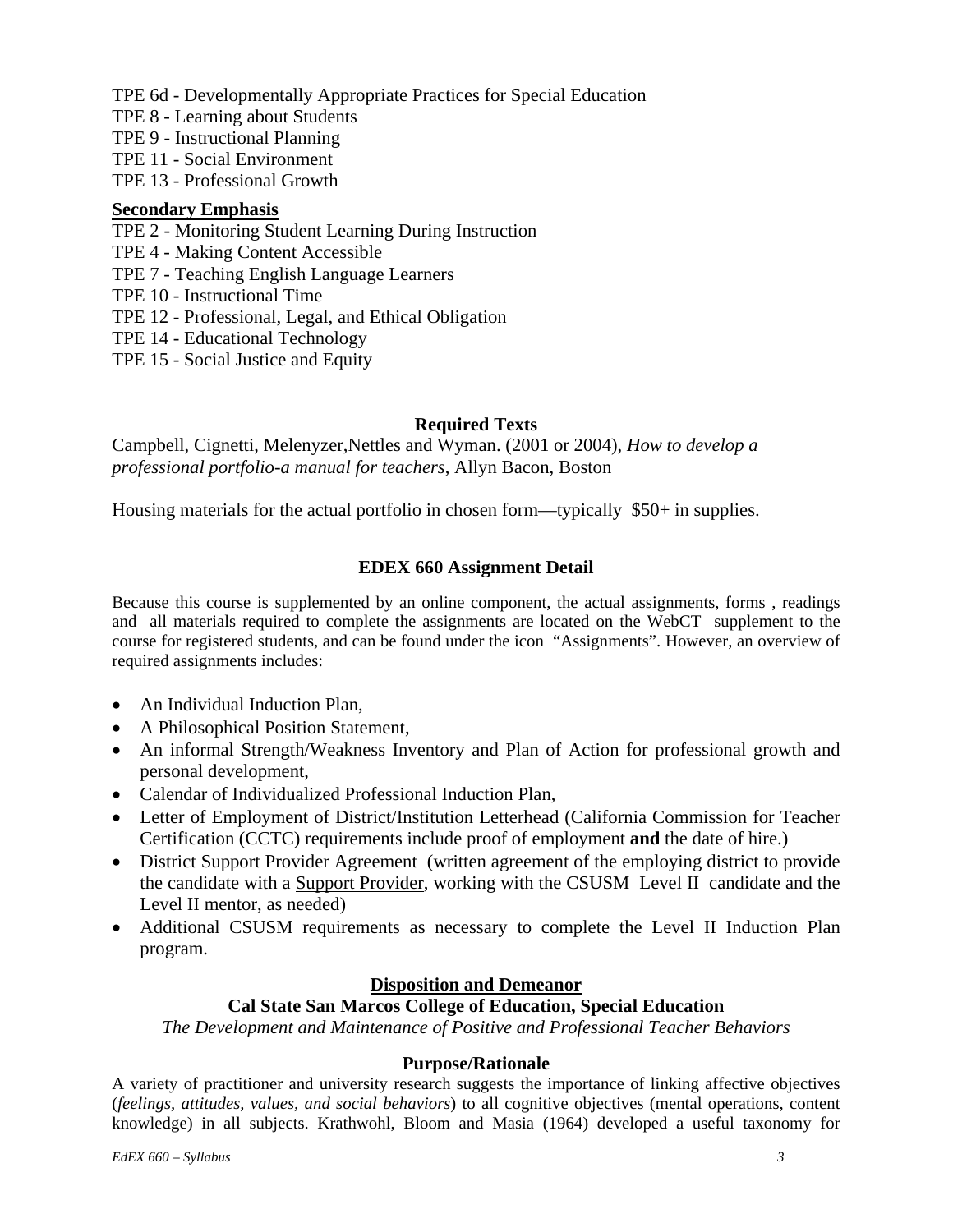teachers to use in defining and implementing affective objectives. These student behaviors are hierarchical from least internalized to most internalized: **1)** receiving; **2)** responding; **3)** valuing; **4)** organizing; and **5)** internalizing and acting. There is a correlation between students' academic success and the degree to which teachers incorporate these affective objectives (Roberts and Kellough, 2000; Baldwin, Keating and Bachman, 2003).

In order for teachers to facilitate and integrate these affective expectations into their own teaching, it is essential that they demonstrate these corresponding personal attributes (characteristics, qualities) in their own learning. In light of this, it is critical for pre-service teachers to be given an overall dispositional model (a range of these personal attributes) that can be used by them, as future teachers, and that illustrates the importance of and encourages the practice of these attributes. This dispositional model generally reflects the high expectations of quality teaching such as enthusiasm, positive attitudes, positive interactions and supportive interpersonal relationships within the teaching environment. In sum, there exists a general consensus within the educational community at CSUSM that these attributes are considered highly desirable professional qualities in teachers (with an obvious range of individual manifestations) that will assist in promoting successful teaching and learning outcomes (Stone, 2002; McEwan, 2002; Dewey, 1910).

### **Generally Accepted Attributes of Highly Effective Teachers**

*(as seen in CSUSM pre-service programs)*  (Roberts and Kellough, 2000; Stone, 2002; McEwan, 2002; Baldwin, Keating and Bachman, 2003; Johnson and Johnson, 1994; COE Mission Statement, 1997)

- 1. **General classroom attendance, promptness, and participation:** is on time, respects time boundaries (breaks, etc.), regularly attends class, and actively participates.
- 2. **Attention to classroom discussion protocols** (per Epstein's Five Stage Rocket)**:** respects time limitations, recognizes and respects the perspectives of fellow classmates, gives wait time, listens actively, uses non-interruptive skills, mediates disagreements by working to understand others' perspectives and finding common ground, genuinely encourages all to participate.
- 3. **Social and cooperative skills (as illustrated in cooperative projects)**: assumes responsibility of one's roles, is open to consensus and mediation, effectively communicates ideas, attends group meetings, is dependable, respects others' ideas, expects quality work from self and colleagues, manages time effectively, uses organizational skills and leadership skills, is assertive but not aggressive, uses reflection as a means of evaluation, motivates and offers positive reinforcement to others.
- 4. **Attention to assignments:** meets time deadlines, produces quality products, responds cooperatively to constructive criticism, uses rubrics or other stipulated criteria to shape an assignment, prioritizes tasks and performs/supervises several tasks at once.
- 5. **General classroom demeanor:** is professional, creative, kind, sensitive, respectful, has a sense of humor, is supportive of fellow classmates and instructors; recognizes others' perspectives as valid and works to include all "voices" in the classroom; is aware of and responsive to issues and behaviors that might marginalize colleagues in the classroom.
- 6. **Flexibility:** is responsive when reasonable adjustments to the syllabus, curriculum, schedule, and school site assignments become necessary (common to the educational arena); can work through frustrations by problem-solving with others and not letting emotional responses dominate or impair thinking; "bounces" back easily; can work calmly under stress.
- 7. **Openness to and enthusiasm for learning:** can engage with a variety of educational ideas with an open mind and a sense of exploration; demonstrates passion for and meta-cognition of learning across the curriculum and within discipline areas; takes advantage of learning opportunities and seeks out additional opportunities for learning.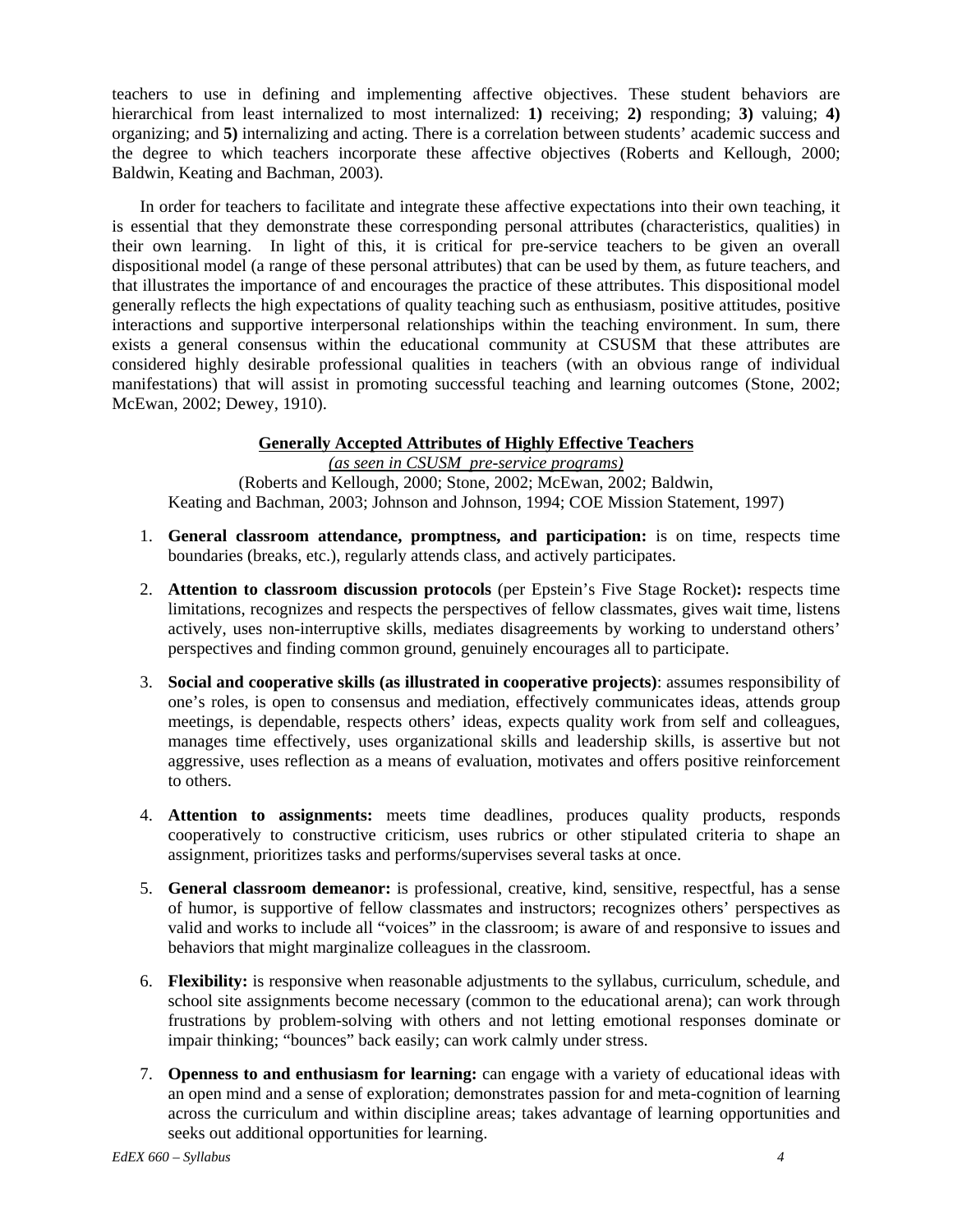### **Summative Assessment Criteria for COE Courses**

*EVEN THOUGH THIS IS ACTUALLY A CREDIT/NO CREDIT COURSE, THE FOLLOWING CRITERIA SHALL ALSO APPLY TO EDEX 660. Please understand that, at this level, much of this information may appear to be unnecessary and redundant. It is included only for those very few who fail to meet minimum requirements and cannot be recommended by the university due to their own choices.* 

### **"A" students:**

- 1. demonstrate serious commitment to their learning, making full use of the learning opportunities available to them, whatever that may be, searching out implications of their learning for future use.
- 2. complete ALL major assignments thoroughly, thoughtfully, and professionally, receiving  $3.5 4$ average on all assignments.
- 3. make insightful connections between all assignments and developing an overall understanding of teaching ; continually question and examine personal assumptions in a genuine spirit of inquiry.
- 4. show high level achievement of or progress toward course goals (see syllabus).
- 5. always collaborate with colleagues in professional and productive ways, working with integrity to enhance each participant's learning .
- 6. consistently complete all class preparation work, ready to engage in thoughtful and informed discourse.
- 7. demonstrate responsibility to meeting attendance requirements (see syllabus).

## **"B" students:**

- 1. comply with the course requirements and expectations.
- 2. complete ALL major assignments, usually thoroughly, thoughtfully, and professionally, receiving 2.5 –3.5 on assignments.
- 3. usually connect assignments to developing overall understanding of teaching; may be satisfied with "accepting" their learning as it's "received" without deep examination of their and others' assumptions or seeking a deeper understanding of the implications.
- 4. show reasonable achievement of or progress toward course goals (see syllabus).
- 5. generally collaborate with their colleagues in professional and productive ways, enhancing each participant's learning.
- 6. complete most class preparation work, usually ready to engage in thoughtful and informed discourse
- 7. demonstrate responsibility to meeting the attendance requirements (see syllabus).

## **"C" students:**

- 1. demonstrate an inconsistent level of compliance to course requirements and expectations.
- 2. complete ALL assignments but with limited thoroughness, thoughtfulness, and/or professionalism, receiving 2 – 2.5 average on all assignments, OR fail to complete one major assignment.
- 3. **make limited connections between assignments and their developing overall understanding of teaching; may not be open to examining personal assumptions or implications**.
- 4. attempt but show limited progress in achieving course goals (see syllabus).
- **5. collaborate with their colleagues in ways that are not always professional or productive; participant's colleagues may be distracted from learning.**
- 6. complete some class preparation work and are generally under-prepared to engage in thoughtful or informed discourse.
- 7. meet the minimum attendance requirements (see syllabus).

**"D" or "F" students** fail to meet the minimum requirements of a "C." The specific grade will be determined based on rate of assignment completion, attendance, etc.

### **GRADING NOTES**

- ¾ Students must meet the average attendance and assignment score requirements to be eligible for the grade described. These are "prerequisites" for being eligible for a particular grade.
- $\triangleright$  Students falling in between grade levels will earn a + or at the instructor's discretion, depending on where they meet the criteria most fully.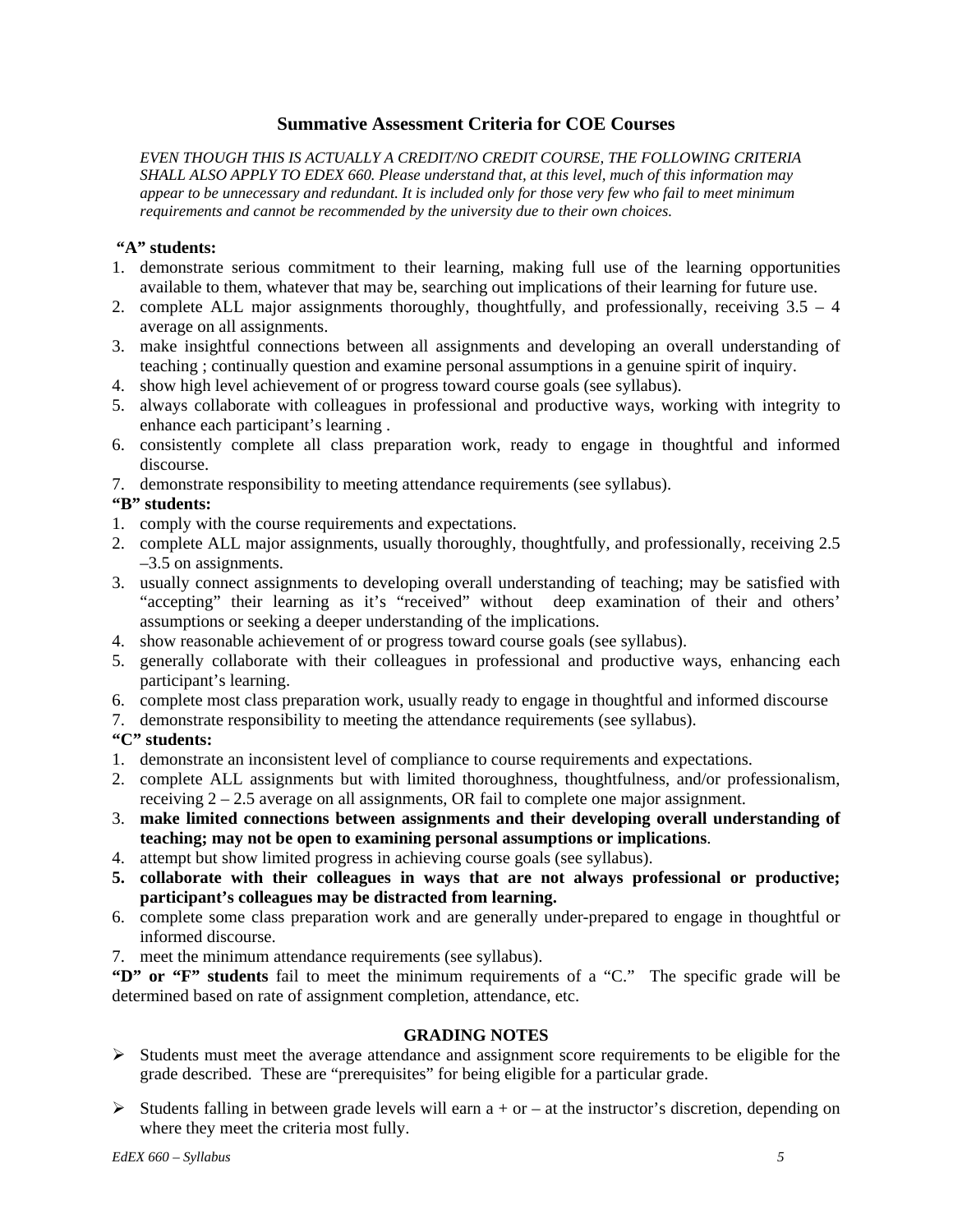**In order to receive a California State Teaching Credential, you must maintain a B average in your College of Education coursework and receive no lower than a C+ in any one course. A grade lower than a C+ indicates serious concern about a student's readiness or capacity for a teaching credential—significant concerns exist about his/her quality of learning, quality of work, and ability to manage the rigors of an actual teaching position. If you are concerned about meeting this requirement at any time, you NEED TO speak with your instructor immediately.** 

## **AUTHORIZATION TO TEACH ENGLISH LEARNERS COMPETENCIES**

| PART 1: LANGUAGE STRUCTURE<br>AND FIRST- AND SECOND-LANGUAGE<br><b>DEVELOPMENT</b>                                                                 | PART 2:<br><b>METHODOLOGY OF</b><br>BILINGUAL ENGLISH LANGUAGE<br>DEVELOPMENT, AND CONTENT<br><b>INSTRUCTION</b>            | PART 3: CULTURE AND<br><b>CULTURAL DIVERSITY</b>                                                                 |
|----------------------------------------------------------------------------------------------------------------------------------------------------|-----------------------------------------------------------------------------------------------------------------------------|------------------------------------------------------------------------------------------------------------------|
| I. Language Structure and Use: Universals<br>Differences (including the structure<br>and<br>of English)                                            | <b>I. Theories and Methods of Bilingual</b><br><b>Education</b>                                                             | <b>I. The Nature of Culture</b>                                                                                  |
| The sound systems of language<br>А.<br>(phonology)                                                                                                 | A. Foundations                                                                                                              | A. Definitions of culture                                                                                        |
| <b>B.</b> Word formation (morphology)                                                                                                              | <b>B.</b> Organizational models: What works for<br>whom?                                                                    | <b>B.</b> Perceptions of culture                                                                                 |
| C. Syntax                                                                                                                                          | C. Instructional strategies                                                                                                 | Intragroup<br>differences<br>$\mathbf{C}$ .<br>(e.g.,<br>ethnicity, race, generations,<br>and<br>micro-cultures) |
| D. Word meaning (semantics)                                                                                                                        | II. Theories and Methods for Instruction<br>In and Through English                                                          | D.<br>Physical geography and its<br>effects on culture                                                           |
| E. Language in context                                                                                                                             | Teacher delivery for<br>both<br>English<br>A.<br>development<br>language<br>and<br>content<br>instruction                   | E. Cultural congruence                                                                                           |
| F. Written discourse                                                                                                                               | Approaches with a focus on English<br><b>B.</b><br>language development                                                     | <b>II. Manifestations of Culture:</b><br><b>Learning About Students</b>                                          |
| G. Oral discourse                                                                                                                                  | C. Approaches with a focus on content area<br>instruction (specially designed academic<br>instruction delivered in English) | A. What teachers should learn about<br>their students                                                            |
| H. Nonverbal communication                                                                                                                         | D. Working with paraprofessionals                                                                                           | <b>B.</b> How teachers can learn about<br>their students                                                         |
| II. Theories and Factors in First- and<br>Second-<br><b>Language Development</b>                                                                   | <b>III.</b> Language and Content Area<br><b>Assessment</b>                                                                  | C. How teachers can use what they<br>learn about their students<br>(culturally-responsive pedagogy)              |
| A. Historical and current theories and models<br>of language analysis that have implications<br>for second-language development<br>and<br>pedagogy | A. Purpose                                                                                                                  | <b>III. Cultural Contact</b>                                                                                     |
| <b>B.</b> Psychological factors affecting first- and<br>second-language development                                                                | <b>B.</b> Methods                                                                                                           | A. Concepts of cultural contact                                                                                  |
| C. Socio-cultural factors affecting first- and<br>second-language development                                                                      | $\overline{C}$ . State mandates                                                                                             | Stages of individual cultural contact                                                                            |
| D. Pedagogical factors affecting first- and<br>second-language development                                                                         | D. Limitations of assessment                                                                                                | C. The dynamics of prejudice                                                                                     |
| E. Political factors affecting first- and second-<br>language development                                                                          | E. Technical concepts                                                                                                       | D. Strategies for conflict resolution                                                                            |